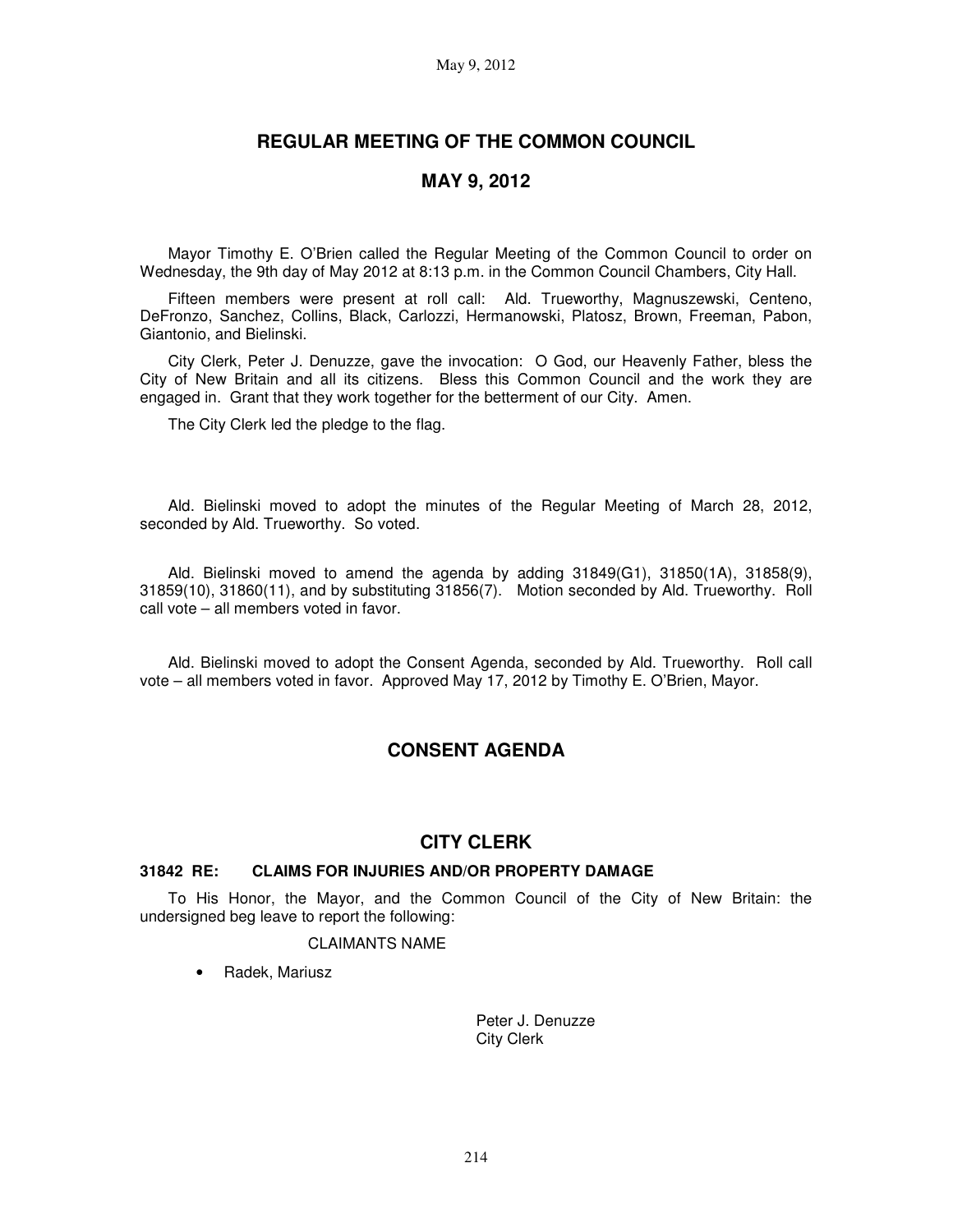# **PURCHASING**

### **31843 RE: POOL CHEMICALS FOR THE PARKS AND RECREATION DEPARTMENT**

To His Honor, the Mayor, and the Common Council of the City of New Britain: the undersigned beg leave to report the following:

Public Bid No. 3667 was solicited and received in accordance with the Purchasing Ordinances of the City of New Britain for required purchases of Pool Chemicals for the Parks and Recreation Department. Funding is available for the purchase of the Pool Chemicals in the Park and Recreation's Account Number 001419004-5659, General Fund, Park Maintenance Operating Materials and Supplies.

Invitations to bid were solicited and the bid was duly advertised in the New Britain Herald Newspaper, the City and State of Connecticut's Department of Administration Services websites and mailed to twenty-four (24) Pool Chemical Companies. The Purchasing Agent did not receive any letters from the Pool Chemical Companies on the mailing list who indicated that they could not respond to the bid request. The responses received are on file in the Town Clerk's Office

The bids were reviewed for conformance to specifications by Parks Department Administration and the Purchasing Agent. Savol Bleach Company a Connecticut based company submitted a bid that was within 5% of the lowest bid submitted by a company located outside of the state for Sodium Bicarbonate. Per City Ordinance Section 2-578 item 10, Savol Bleach Company of East Hartford, agreed to lower their bid to match the price submitted by the lowest out of state bidder for the Sodium Bicarbonate. Therefore, the Director of the Parks and Recreation Department is recommending that the bid for the Pool Chemicals be awarded to following companies who submitted the lowest responsible bid for the Pool Chemicals, Leslie Poolmart, Inc. of Phoenix, AZ for the Diatomaceous Earth Filter Material in 25lb Bags, and Calcium Hypochlorite in 50lb drums, Savol Bleach Company of East Hartford, CT for Sodium Bicarbonate in 50 LB Bags and H. Krevit & Company of New Haven, CT for Liquid Sodium Hypochlorite in bulk delivery and for Calcium Chloride in 50 lb. bags.

RESOLVED: That the Purchasing Agent is hereby authorized to issue standing purchase orders to Leslie Poolmart, Inc. of Phoenix, AZ for the Diatomaceous Earth Filter Material at \$10.99 per 25lb bag, and Sodium and Calcium Hypochlorite at \$89.99 per 50lb drum, Savol Bleach Company of East Hartford, CT for Sodium Bicarbonate at \$16.49 per 50lb bag and H. Krevit & Company of New Haven, CT for the bulk delivery of liquid Sodium Hypochlorite at \$2.88 per gallon and for Calcium Chloride at \$17.24 per 50 lb. bag on an as-needed basis from June 13, 2012 to June 12, 2013 per the terms and specifications of Public Bid No 3667.

> Jack Pieper Purchasing Agent

### **31844 RE: COOPERATIVE PURCHASING – ANNUAL FIRE ALARM SYSTEM TESTING, INSPECTION AND FULL SERVICE CONTRACT FOR THE WATER DEPARTMENT**

To His Honor, the Mayor, and the Common Council of the City of New Britain: the undersigned beg leave to report the following:

In accordance with City Code of Ordinances, Chapter 2, Article VIII, Division 1, Section 2-538 (a), a purchase order was requested by the Water Department for the following under the State of Connecticut's Cooperative Purchasing Plan: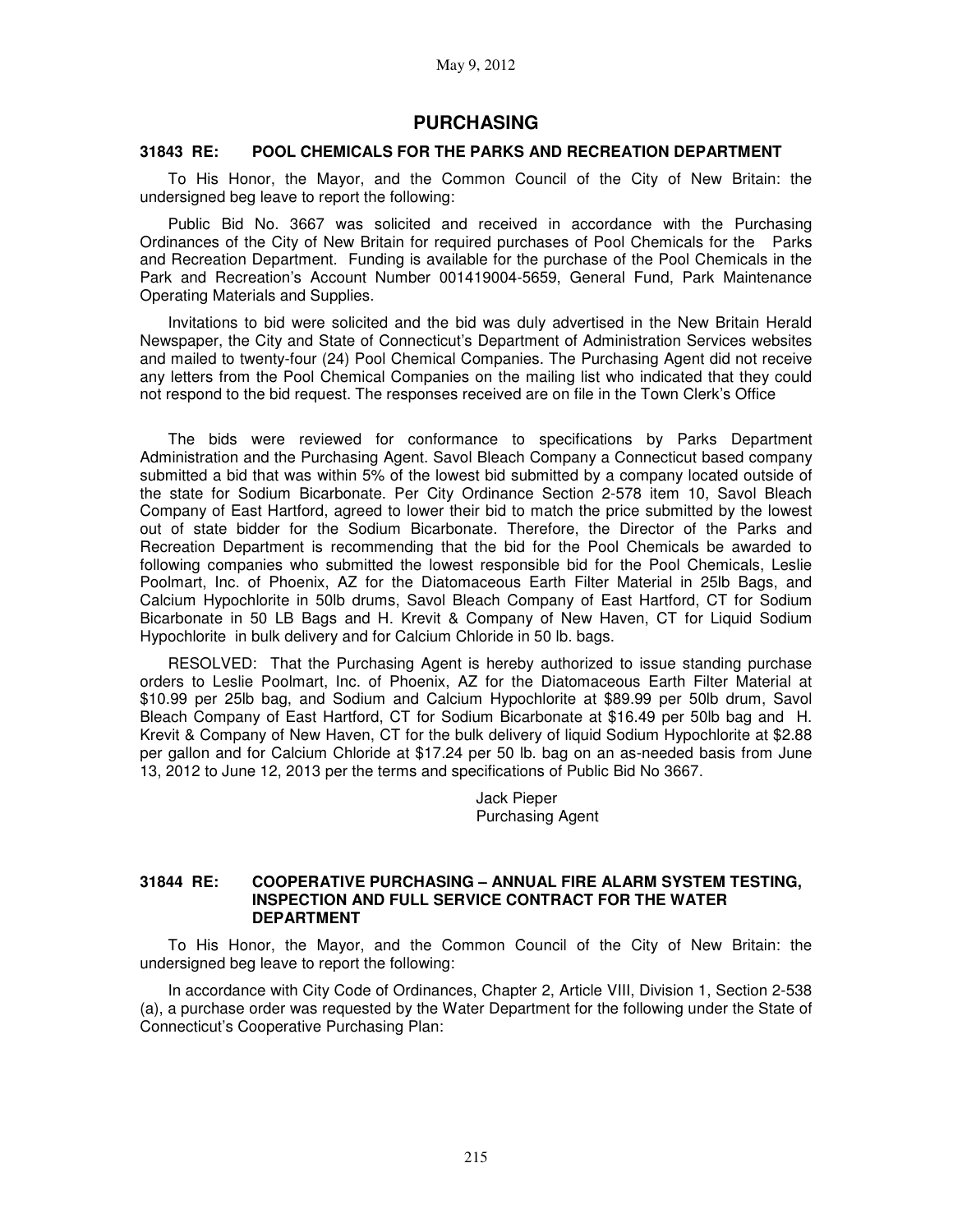| <b>Supplier</b>                      | Description                                                              | Price       |
|--------------------------------------|--------------------------------------------------------------------------|-------------|
| Simplex Grinnell<br>East Berlin, CT. | Annual Fire Alarm System Testing<br>Inspection and Full Service Contract | \$16,325.06 |

The Water Department requested a purchase order for the Annual Fire Alarm System Testing, Inspection and Full Service Contract for their Filter Plant, Administration Building and Pump Station. The Full Services Contract includes component, parts, battery replacement and service calls. SimplexGrinnell has been providing maintenance on this system for the Water Department in the past. SimplexGrinnell is the manufacturer of the Fire Alarm System and has one hundred and eighty-five (185) offices that make up one of the largest service networks in the Fire Alarm and Sprinkler Industry. SimplexGrinnell has no dealers and to go out to bid for these services would not be beneficial to the City. SimplexGrinnell also has a State of Connecticut Contract, 08PSX0264 for these Services. SimplexGrinnell has once again agreed to charge the Water Department the State of Connecticut Contract pricing for these services. The price that SimplexGrinnell is charging the Water Department is at a discounted rate of 6% below their normal pricing for these services. This expense was also presented to the Water Commission at their May 8, 2012 meeting in which they approved this expenditure. Funding for this purchase of the Annual Fire Alarm System Testing, Inspection and Full Services Contract is available within the Water Department's account number 9303500103-5659, Water Operating Expenses, Treatment, Operating Material and Supplies.

RESOLVED: That the Purchasing Agent is hereby authorized to issue a purchase order for \$16,325.06 to SimplexGrinnell of East Berlin, CT for the Annual Fire Alarm System Testing, Inspection and Full Services Contract for the Water Department at their Filter Plant, Administration Building and Pump Station utilizing the State of Connecticut's Cooperative Purchasing Plan, Contract Award # 08PSX0264.

> Jack Pieper Purchasing Agent

### **31845 RE: COOPERATIVE PURCHASING – MOBILE WORK SHOP FOR THE NEW BRITAIN WATER DEPARTMENT**

To His Honor, the Mayor, and the Common Council of the City of New Britain: the undersigned beg leave to report the following:

In accordance with City Code of Ordinances, Chapter 2, Article VIII, Division 1, Section 2-538 (a), purchase order were requested for the following under the State of Connecticut's Cooperative Purchasing Plan:

| Supplier                                       | ltem                                                                        | Qtv   | Unit Price                   |
|------------------------------------------------|-----------------------------------------------------------------------------|-------|------------------------------|
| Freightliner of Hartford<br>East Hartford, CT. | 2012 Freightliner Heavy Duty Chassis<br>with Utilimaster Specialty Van Body |       | \$127,667.00                 |
|                                                | Trade In of Existing Heavy Duty Van                                         | Total | (\$9,500.00)<br>\$118,167.00 |

The New Britain Water Department requested the purchase of one (1) new Freightliner Heavy Duty Chassis and Utilimaster Specialty Van Body utilizing State of Connecticut's Contract Award #11PSX0342. This new Heavy Duty Van will replace an existing Heavy Duty Van that the Water Department has been utilizing since 1995. The Heavy Duty Van is utilized as a workshop that carries tools, parts and supplies to make needed repairs to water mains when they break or are in need of repairs. The existing Heavy Duty Van's body has rust and holes in it and it's brake system is obsolete making parts hard to obtain. The van body is manufactured by the Utilimaster Specialty Van Body Company and can only fit on a Freightliner chassis. Freightliner of Hartford is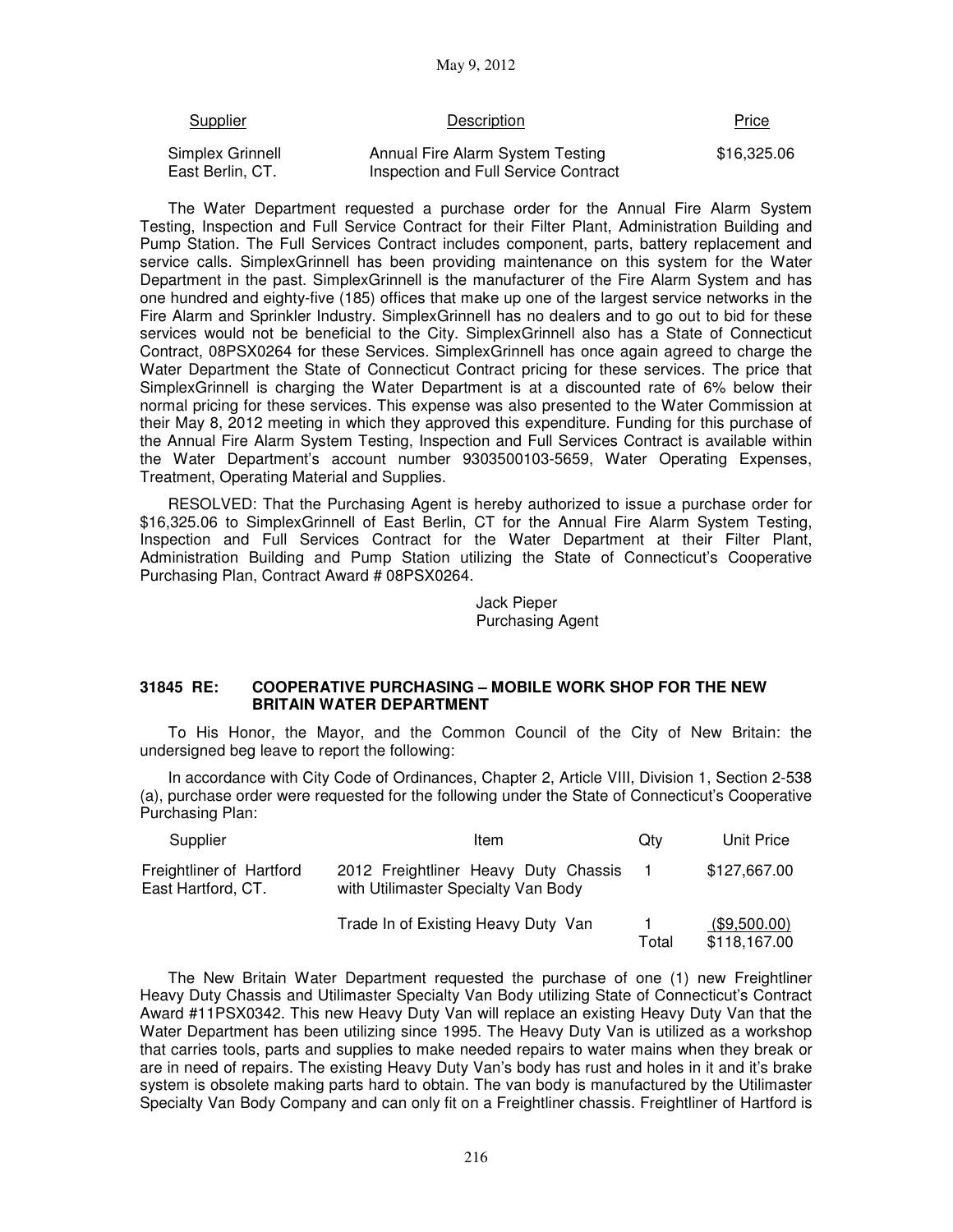also the only authorized Freightliner dealer in the area. The purchase of this 2012 Freightliner Heavy Duty Chassis with Utilimaster Specialty Van Body was presented and approved by the Water Commission at their May 8, 2012 meeting. Funds are available for this purchase from the Water Department's account number, 9303501000-5436, Capital Equipment Expenses, Equipment Maintenance and Repairs.

RESOLVED: That the Purchasing Agent is hereby authorized to issue a purchase order for \$118,167.00 to Freightliner of Hartford of East Hartford, CT for the purchase of one (1) 2012 Freightliner Heavy Duty Chassis and Utilimaster Specialty Van Body with a trade in of an Existing Heavy Duty Van for the New Britain Water Department, utilizing the State of Connecticut's Cooperative Purchasing Plan, Contract Award #11PSX0342.

> Jack Pieper Purchasing Agent

### **31846 RE: COOPERATIVE PURCHASING – BITUMINOUS ASPHALT FOR THE PARKS AND RECREATION DEPARTMENT – STANLEY GOLF COURSE**

To His Honor, the Mayor, and the Common Council of the City of New Britain: the undersigned beg leave to report the following:

In accordance with City Code of Ordinances, Chapter 2, Article VIII, Division 1, Section 2-538 (a), a purchase order was requested by the Parks and Recreation Department, for the following under the State of Connecticut's Cooperative Purchasing Plan:

| <b>Supplier</b>                                    | <b>Description</b>        | <b>Quantity</b> | Unit Price | <b>Total Price</b> |
|----------------------------------------------------|---------------------------|-----------------|------------|--------------------|
| <b>Tilcon Connecticut Inc.</b><br>New Britain, CT. | <b>Bituminous Asphalt</b> | 150 Tons        | \$75.08    | \$11.262.00        |

The Parks and Recreation Department, requested a purchase order for the purchase of Bituminous Asphalt utilizing the State of Connecticut's Contract Award #11PSX0366.The Bituminous Asphalt is needed to repave the golf cart paths at the clubhouse and on the ninth hole at the Stanley Golf Course. The Public Works Department is providing the equipment and labor to make these needed repairs. The paths are very bumpy. The work needs to be completed soon to ensure the safety of the golfers and the golf carts are not damaged. Funding is available for this purchase from the Parks and Recreation Department's, Stanley Golf Course, Account Number 201420101-5435, Building Grounds Maintenance and Repairs.

RESOLVED: That the Purchasing Agent is hereby authorized to issue a purchase order for \$11,262.00 to Tilcon Connecticut Inc of New Britain, CT. for the purchase of 150 tons of Bituminous Asphalt for the Parks and Recreation Department, Stanley Golf Course, utilizing the State of Connecticut's Cooperative Purchasing Plan, Contract Award #11PSX0366.

> Jack Pieper Purchasing Agent

#### **31847 RE: EMERGENCY PURCHASE ORDER – GARAGE DOOR REPAIRS AT BLOGOSLAWSKI PARKING GARAGE**

To His Honor, the Mayor, and the Common Council of the City of New Britain: the undersigned beg leave to report the following:

In accordance with City Code of Ordinances, Chapter 2, Article VIII, Division V, Section 2- 606a, an emergency purchase order was authorized by the Mayor and issued to the below listed vendor on April 23, 2012: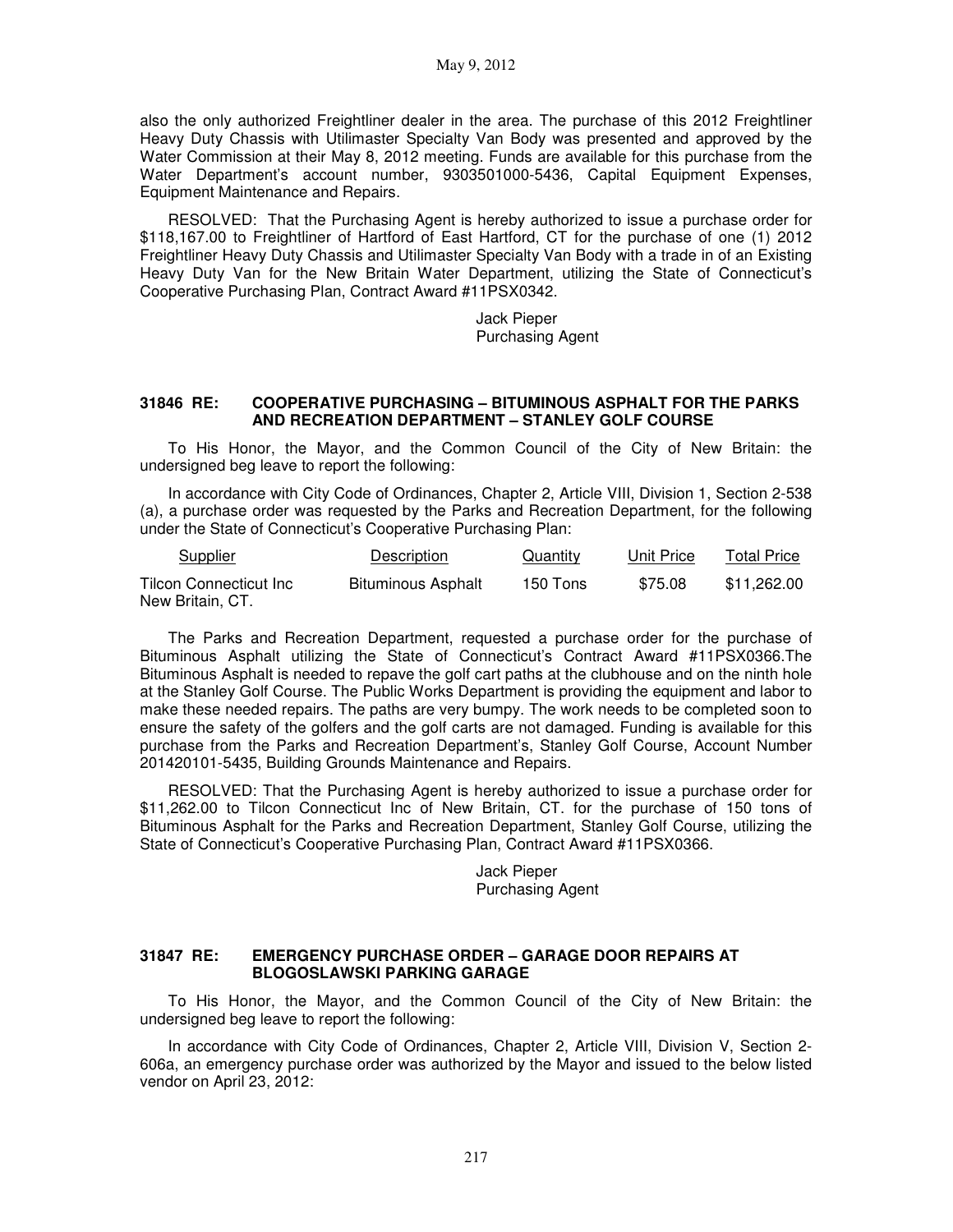| Supplier                        | Item                        | Total Price |
|---------------------------------|-----------------------------|-------------|
| Douglas Garage Door Center Inc. | Garage Door Repairs at the  | \$5.095.00  |
| East Hartford, CT.              | Blogoslawski Parking Garage |             |

The Purchasing Agent reports that a formal bid solicitation and advertisement as outlined in the Purchasing Ordinances was not made for this item. In accordance with Section 2-606b of the City Code of Ordinances, the Purchasing Agent reports:

An emergency purchase order was requested by the Department of Property Management for repairs to an overhead garage door at the Blogoslawski Parking Garage. The overhead garage door had a rusted spring that broke and caused severe damage to the door grill. The door became inoperable and needed to be fixed as soon as possible. No one could enter or exit the garage because of this. The overhead garage door is brought down every night to block off the upper floors of the garage to prevent vandalism and serves as a security door when the garage is closed. It also helps to secure state vehicles that are left in the garage overnight. Funding for the overhead garage door repairs came from the Property Management's account number 001316004-5435, Outside Grounds, Building Grounds Maintenance and Repairs.

> Jack Pieper Purchasing Agent

### **31848 RE: EMERGENCY PURCHASE ORDER – HYDRAULIC SYSTEM REPAIRS ON LADDER #2 FOR THE N.B. FIRE DEPARTMENT**

To His Honor, the Mayor, and the Common Council of the City of New Britain: the undersigned beg leave to report the following:

In accordance with City Code of Ordinances, Chapter 2, Article VIII, Division V, Section 2- 606a, an emergency purchase order was authorized by the Mayor and issued to the vendor listed below on April 25, 2012

| Supplier                                            | <u>Item</u>                           | Unit Price  |
|-----------------------------------------------------|---------------------------------------|-------------|
| First Line Emergency Service, Inc.<br>Cromwell, CT. | Hydraulic System Repairs on Ladder #2 | \$17.212.28 |

The Purchasing Agent reports that no formal bid solicitation and advertisement as outlined in the Purchasing Ordinances were made for this item. In accordance with Section 2-606b of the City Code of Ordinances, the Purchasing Agent reports:

An emergency purchase order was requested by the New Britain Fire Department for hydraulic system repairs on Ladder #2. The ladder truck was being utilized to conduct an aerial training operations session at Veterans Stadium when a catastrophic failure occurred and the hydraulic lines under the turntable were severed. The hydraulic lines needed to be replaced so the ladder truck could be put back into service. Without this Ladder Truck the Fire Department would not be able to arrive at a fire in a timely manner because another ladder truck would need to be dispatched from another fire station. First Line Emergency Services of Cromwell, CT is an authorized repair facility for the manufacturer of the ladder truck, E-One, and had the parts in stock to make the necessary repairs immediately. Funding for these repairs came from the Fire Department's account number 001212002-5436, Fire Operations, Equipment Maintenance and Repairs.

> Jack Pieper Purchasing Agent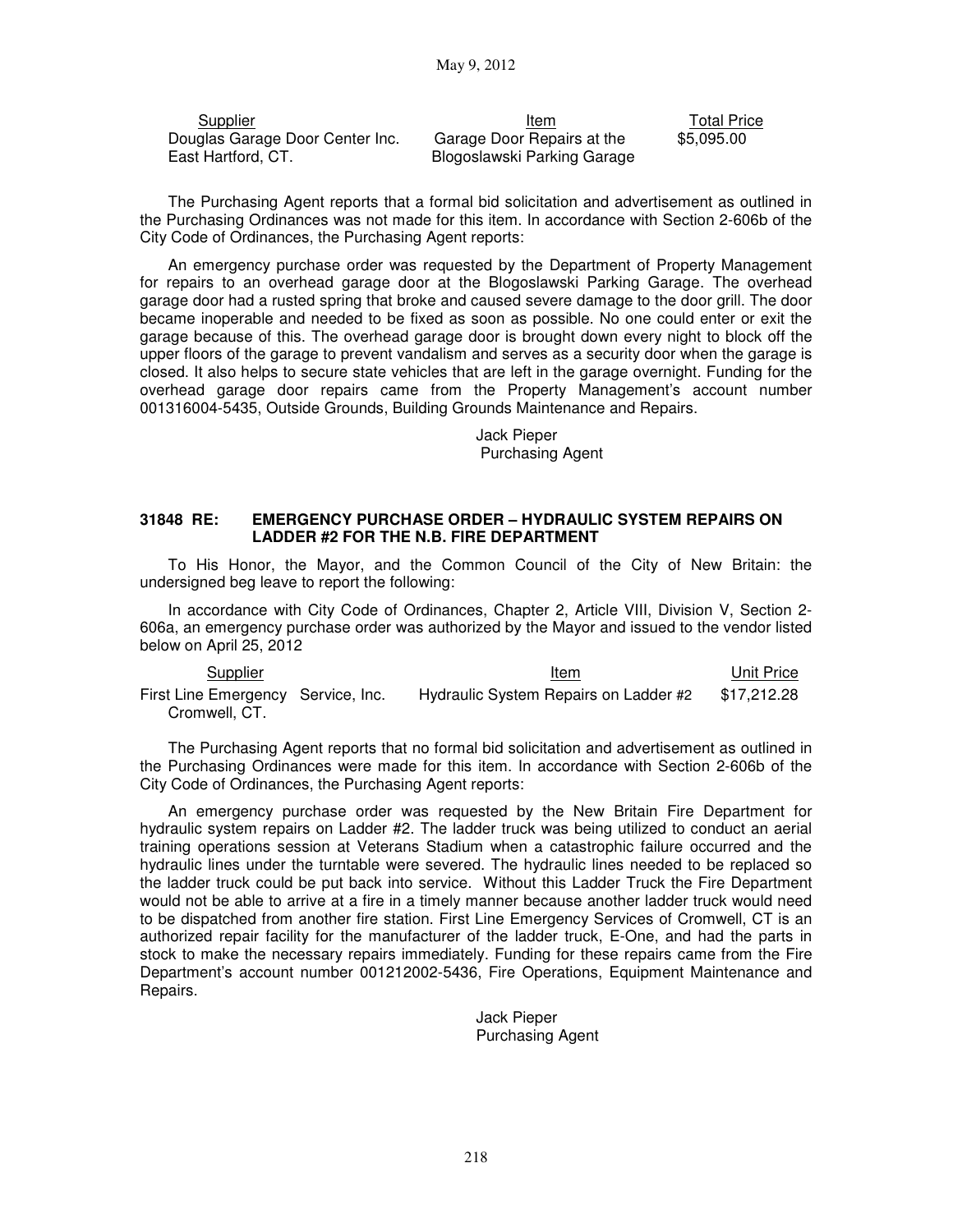### **31849 RE: RFP (REQUEST FOR PROPOSAL) FOR AUDITING SERVICES FOR THE FINANCE DEPARTMENT**

To His Honor, the Mayor, and the Common Council of the City of New Britain: the undersigned beg leave to report the following:

Public Bid No. 3665 was solicited and received in accordance with the Purchasing Ordinances of the City of New Britain for Auditing Services of the City's fiscal year financial statements for the Finance Department. The funding for this purchase is within the Finance Department's account, number, 001625101-5875, Auditing and Accounting Fees.

Invitations to bid were solicited and the bid was duly advertised in the New Britain Herald Newspaper, the City and State of Connecticut's Department of Administration Services websites and mailed to ten (10) Financial Auditing Companies. The Purchasing Agent did not receive any letters from the Financial Auditing Companies on the mailing list who indicated that they could not respond to the RFP request. Responses received are on file in the Town Clerk's Office.

The RFPs were reviewed for conformance to specifications by the Mayor, Finance Department Administration and the Purchasing Agent. Each proposal submitted was evaluated on the basis of the following criteria:

- Auditing Firm's understanding of the scope of services as evidenced by the quality of the proposal submitted.
- Background and experience of the Auditing firm in providing the financial auditing services need by the City.
- Demonstrated effectiveness of the Auditing Firm's proposal to ensure quality and timely completion of the financial auditing services.
- Client references of other Municipalities that they provide this financial services for.
- Background, education, qualifications and relevant experience of key personnel to be assigned to perform this financial auditing services.

Three (3) Auditing Firms, O'Connor Davies, Blum Shapiro and McGladrey were interviewed by the Mayor, Finance Department Administration and Purchasing Agent to get a better understanding of their qualifications and to ask questions regarding the auditing services that they proposed to provide to the City. The Auditing Committee also reviewed the RFPs submitted by the three (3) auditing firms. Therefore the Auditing Committee is recommending that the bid be awarded to McGladrey of New Haven, CT who was the most qualified and submitted the most responsible RFP for the Auditing Services of the City's fiscal year financial statements for the Finance Department.

RESOLVED: That the Purchasing Agent is hereby authorized to enter into a contract with McGladrey of New Haven, CT for auditing services of the City's fiscal year financial statements for the Finance Department for a two (2) year period with the option for an extension for three (3) one (1) additional years per the terms and conditions of Public Bid No. 3665.

> Jack Pieper Purchasing Agent

# **COMMITTEE ON ADMINISTRATION, FINANCE AND LAW**

### **31841-1 RE: PROPOSED AMENDMENT TO THE ORDINANCES ADDING SEC. 2-397 INDEPENDENT AUDITOR**

To His Honor, the Mayor, and the Common Council of the City of New Britain: the undersigned beg leave to report the following: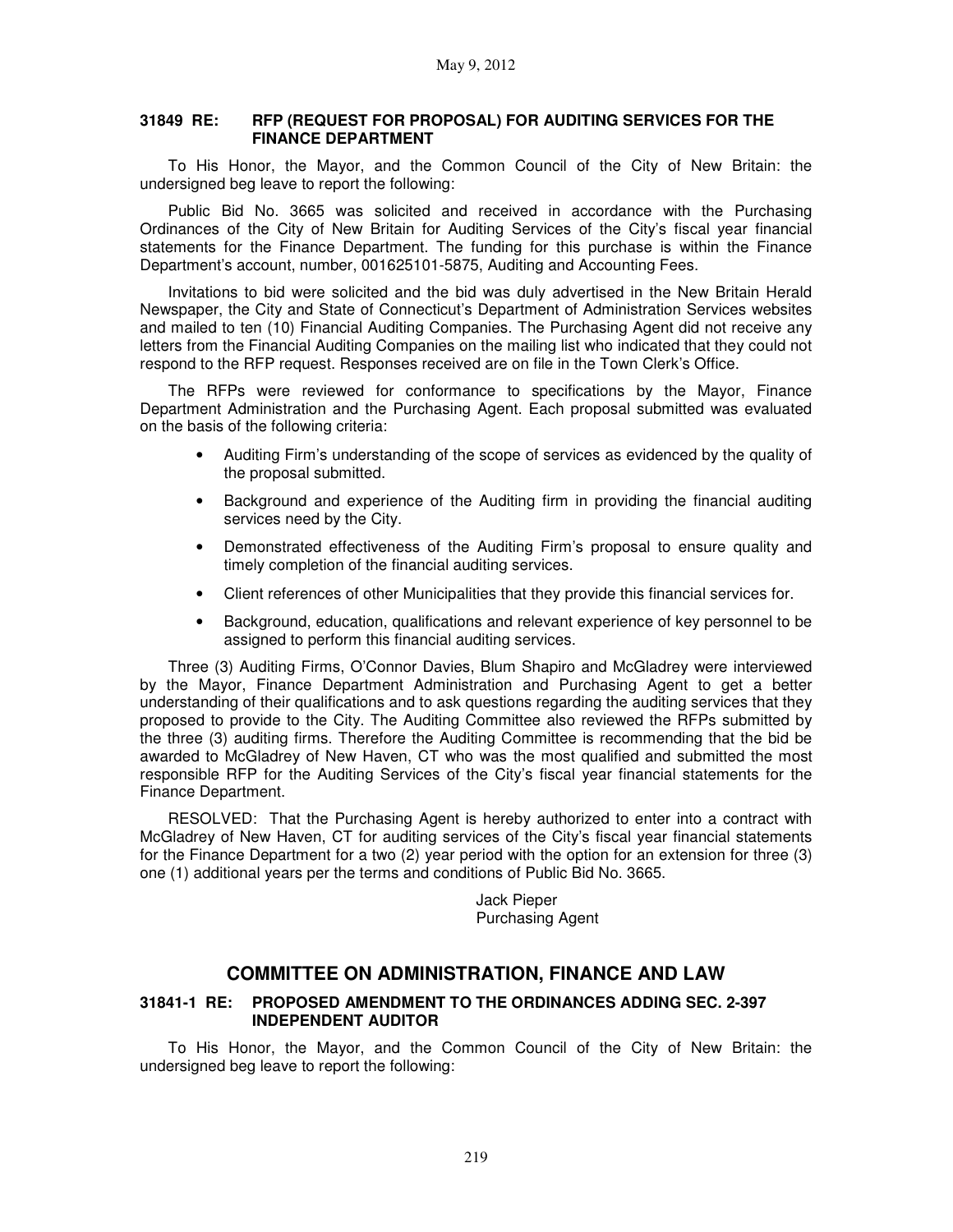The Committee on Administration, Finance and Law at a regular meeting and public hearing held on Wednesday evening, May 2, 2012 at 7:00 p.m. in the Council Chambers to which was referred the matter of Item #31841 – Code of Ordinances be amended to add Section 2-397 regarding Limit term of any auditing firm selected by Common Council to no more than five (5) consecutive years voted to accept and recommend that the following resolution be referred back to the Common Council with a favorable recommendation.

> Alderman Carlo Carlozzi, Jr. **Chair**

# **RESOLUTIONS RETURNED FROMCOMMITTEE**

### **31841-2 RE: AMENDMENT TO THE ORDINANCES ADDING SEC. 2-397 INDEPENDENT AUDITOR – LIMITING TERM TO NOT MORE THAN FIVE CONSECUTIVE YEARS**

To His Honor, the Mayor, and the Common Council of the City of New Britain: the undersigned beg leave to recommend the adoption of the following:

Resolution Summary: PURPOSE. To limit the term of any auditing firm selected by the Common Council in accordance with Section 7-392(a) of the Connecticut General Statutes to no more than five (5) consecutive years.

BE IT ORDAINED BY THE COMMON COUNCIL OF THE CITY OF NEW BRITAIN that the Code of Ordinances, City of New Britain, be amended to read as follows (inserted text appears in underline; deleted text appears in strikethrough; new sections begin with the word [new]

WHEREAS, Section 7-392(a) of the Connecticut General Statutes, The Municipal Auditing Act, requires a municipality to have its financial accounts auditied by an independent auditor on an annual basis and requires that a municipality appoint an independent auditor at least thirty (30) days before the end of the subject fiscal year; and

WHEREAS, pursuant to Section 7-392(a) of the Connecticut General Statutes and the Charter of the City of New Britain, the Common Council has the authority to appoint the independent auditor; and

WHEREAS, a best practice is to limit the term of any audit firm appointed by the Common Council in accordance with Section 7-392(a) to five (5) consecutive years, therefore,

BE IT RESOLVED, that Section 2-397 be added to the Code of Ordinances.

### [NEW]

Sec. 2-397. Independent Auditor

Any independent auditor or auditing firm appointed by the Common Council in accordance with Section 7-392(a) of the Connecticut General Statutes shall not be appointed or shall not serve for more than 5 consecutive years.

> Alderman Michael Trueworthy Alderman J Tobias Freeman

Ald. Freeman moved to accept and adopt, seconded by Ald. Trueworthy. So voted. Approved by Mayor Timothy O'Brien Jr. the 17th day of May 2012.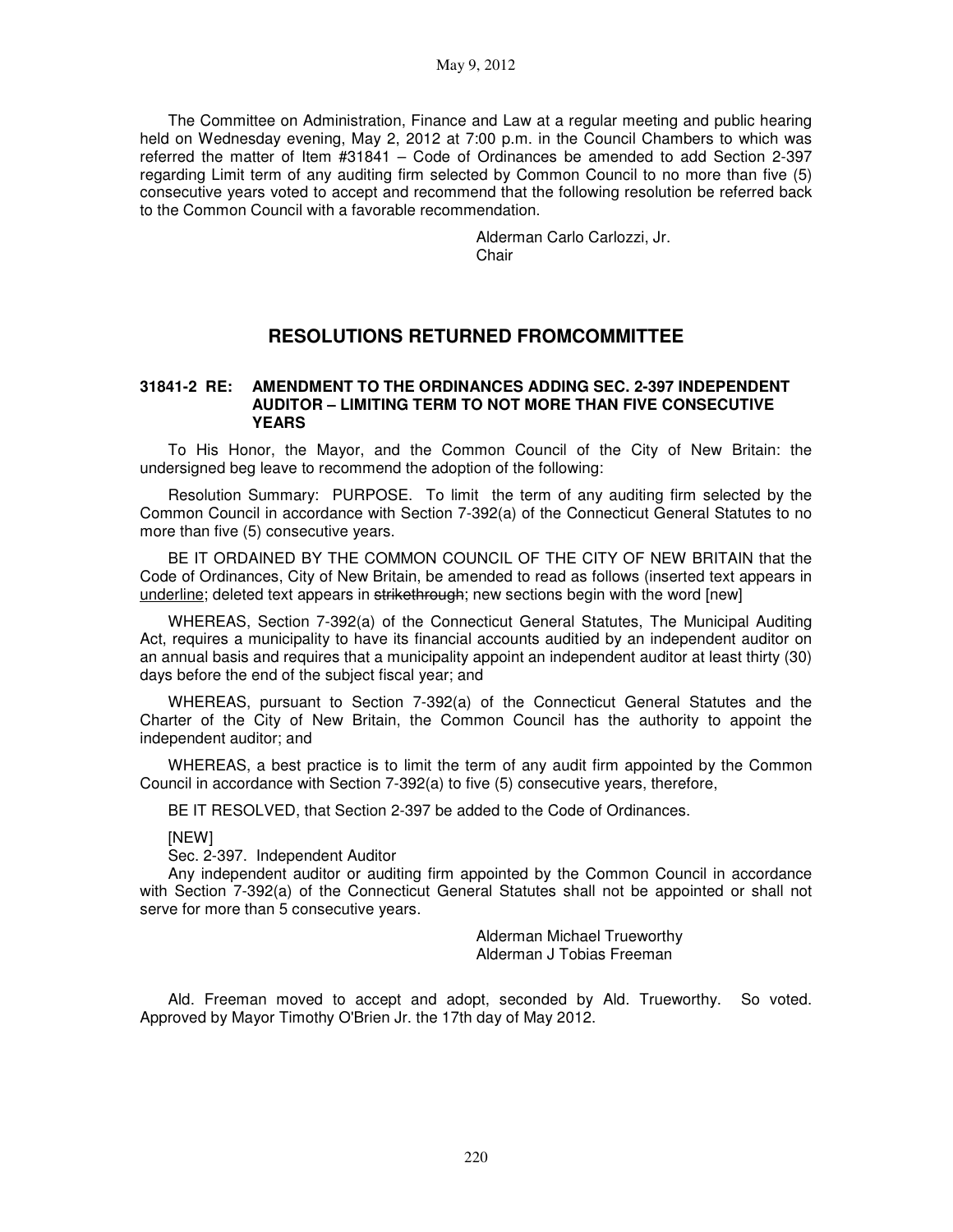# **NEW BUSINESS**

# **RESOLUTIONS**

### **31850 RE: THE FIRM OF MCGLADREY APPOINTED INDEPENDENT FINANCIAL AUDITOR FOR FISCAL YEAR ENDING JUNE 30, 2012**

To His Honor, the Mayor, and the Common Council of the City of New Britain: the undersigned beg leave to recommend the adoption of the following:

The Audit Committee of the Common Council held a special meeting on May 7, 2012 to discuss the appointment of an independent auditor for the fiscal year ending June 30, 2012. It is the recommendation of the committee that the City will be best served with the appointment of McGladrey. At a first year fee of \$118,500 and an anticipated 1200 billable hours (split between the General Fund and other funds and activities including CCND, Sewer and BOE State & Federal grant programs), the firm provided the City with the most realistic number of hours and the best per hour price of the firms under consideration. .

Whereas: The Common Council is the appointing authority for the independent auditor; and,

Whereas: The City must notify the State of Connecticut, Office of Policy and Management, of the appointment by June 1 annually; and,

Whereas: It is the recommendation of the Audit Committee of the Common Council that the City will be best served with the appointment of McGladrey for the examination of City financial records for the fiscal year ending June 30, 2012, therefore, be it

Resolved, that the firm of McGladrey, is appointed City of New Britain independent financial auditor, fiscal year ending June 30, 2012 and be it further

Resolved, that Mayor Timothy O'Brien is authorized to execute an agreement with McGladrey on behalf of the City for the FY 2012 independent financial audit engagement.

> Alderman Michael Trueworthy Acting Chairman, Audit Committee

Ald. Trueworthy moved to accept and adopt, seconded by Ald. Bielinski. So voted. Approved by Mayor Timothy O'Brien Jr. the 17th day of May 2012.

### **31851 RE: BAZAAR/CARNIVAL – POPE JOHN PAUL II CATHOLIC SCHOOL GROUNDS JUNE 20-23, 2012**

To His Honor, the Mayor, and the Common Council of the City of New Britain: the undersigned beg leave to recommend the adoption of the following:

RESOLVED; by the Common Council of the City of New Britain that the Mayor be and he is hereby authorized to issue to the Pope John Paul II Catholic School, said licenses as may be issued under Chapter 5, Section 5-15 through 5-22 of the Code of Ordinances for the period of June 20-23, 2012 for the purpose of conducting a bazaar/carnival on the Pope John Paul II Catholic School grounds, 221 Farmington Avenue, New Britain, Conn.

Alderman Lawrence J. Hermanowski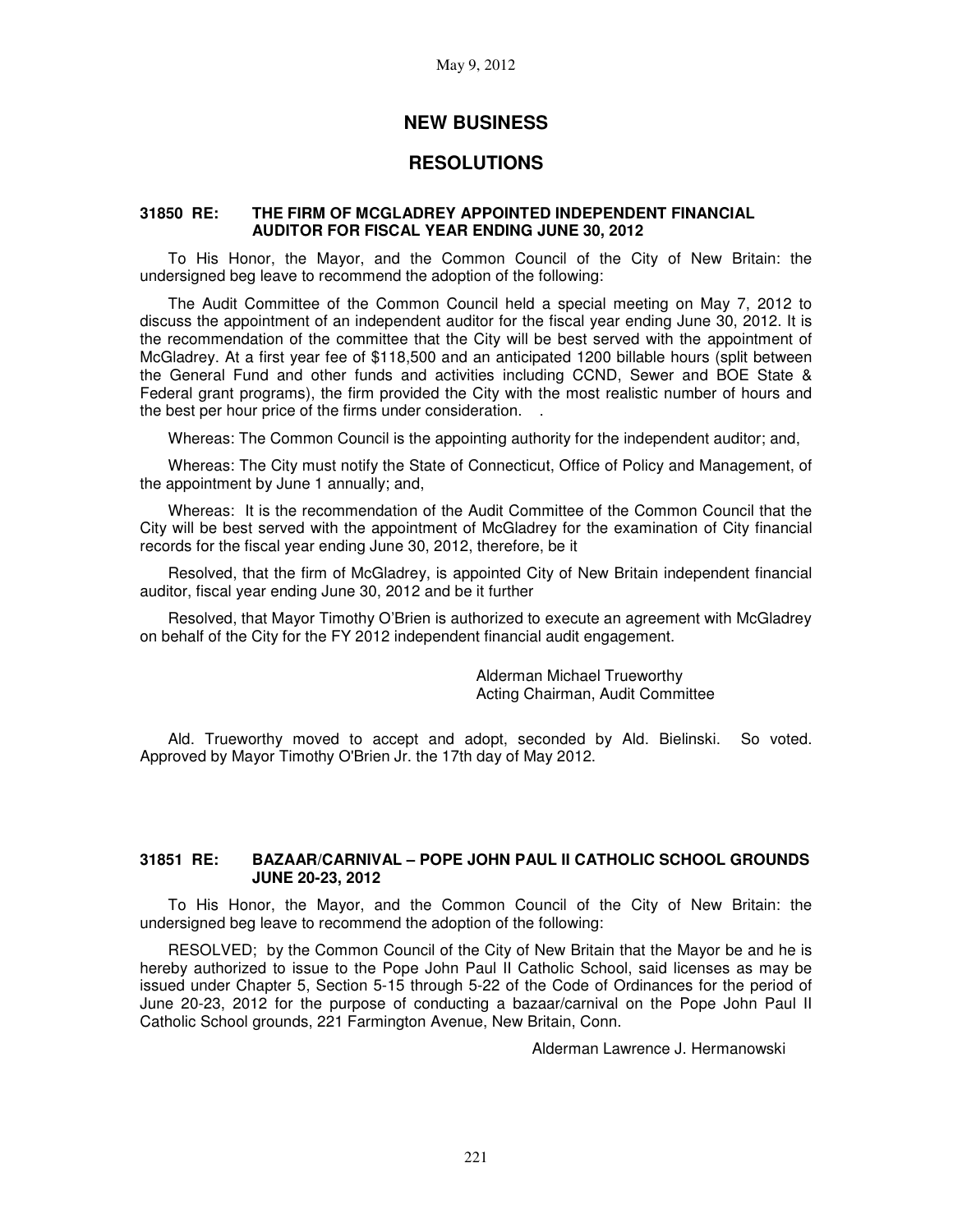Ald. Hermanowski moved to accept and refer to the License Committee, seconded by Ald. Black. So voted. Approved by Mayor Timothy O'Brien Jr. the 17th day of May 2012.

### **31852 RE: SACRED HEART CHURCH ANNUAL PARISH FESTIVAL "ODPUST" – JUNE 29 AND JUNE 30, 2012**

To His Honor, the Mayor, and the Common Council of the City of New Britain: the undersigned beg leave to recommend the adoption of the following:

RESOLVED; by the Common Council of the City of New Britain that the Mayor be hereby authorized to issue to the Sacred Heart Church Annual Parish Festival "Odpust" said license as may be issued under Chapter 5, Section 5-15 through 5-22 of the Code of Ordinances for Friday, June 29, 2012 and Saturday, June 30, 2012 for the purpose of conducting their annual parish festival "Odpust" on the Sacred Heart Church grounds, Broad St. and Gold Street.

Alderman Lawrence J. Hermanowski

Ald. Hermanowski moved to accept and refer to the License Committee, seconded by Ald. Black. So voted. Approved by Mayor Timothy O'Brien Jr. the 17th day of May 2012.

### **31853 RE: DOZYNKI FESTIVAL – AUGUST 25 AND AUGUST 26, 2012**

To His Honor, the Mayor, and the Common Council of the City of New Britain: the undersigned beg leave to recommend the adoption of the following:

RESOLVED; by the Common Council of the City of New Britain that the Mayor be and is hereby authorized to issue to the Polish Council of Greater New Britain, said licenses as may be issued under Chapter 5, Section 5-15 through 5-22 of the Code of Ordinances for the period of Saturday, August 25, 2012 and Sunday, August 26, 2012 for the purpose of conducting the Annual "Dozynki" Festival at the Polish Falcon "Polanka" Field on Farmington Avenue, New Britain, Conn.

Alderman Lawrence J. Hermanowski

Ald. Hermanowski moved to accept and refer to the License Committee, seconded by Ald. Black. So voted. Approved by Mayor Timothy O'Brien Jr. the 17th day of May 2012.

### **31854 RE: EXTENSION OF GRANT FUNDING FROM THE STATE OF CONNECTICUT TO THE HEALTH DEPARTMENT - \$13,754**

To His Honor, the Mayor, and the Common Council of the City of New Britain: the undersigned beg leave to recommend the adoption of the following:

Program Objective: To assess the prevalence and demographics of obesity in school age children at kindergarten, 6th grade and 9th grade in the City of New Britain. Health Department nurses will extract data from existing Health Assessment forms.

Local Program Operation Department: Health, under the supervision of the Director.

Resolution Purpose: To approve the extension of grant funding from the State of Connecticut for fiscal year 7/1/12- 6/30/13 with the option to extend it for one additional year, for the New Britain Health Department.

WHEREAS; the State of Connecticut Department of Public Health has granted the City of New Britain an award in the amount of \$13,754 each year.

WHEREAS; these funds are to be used by the New Britain Health Department to identify clients with health-associated risk factors NOW THEREFORE BE IT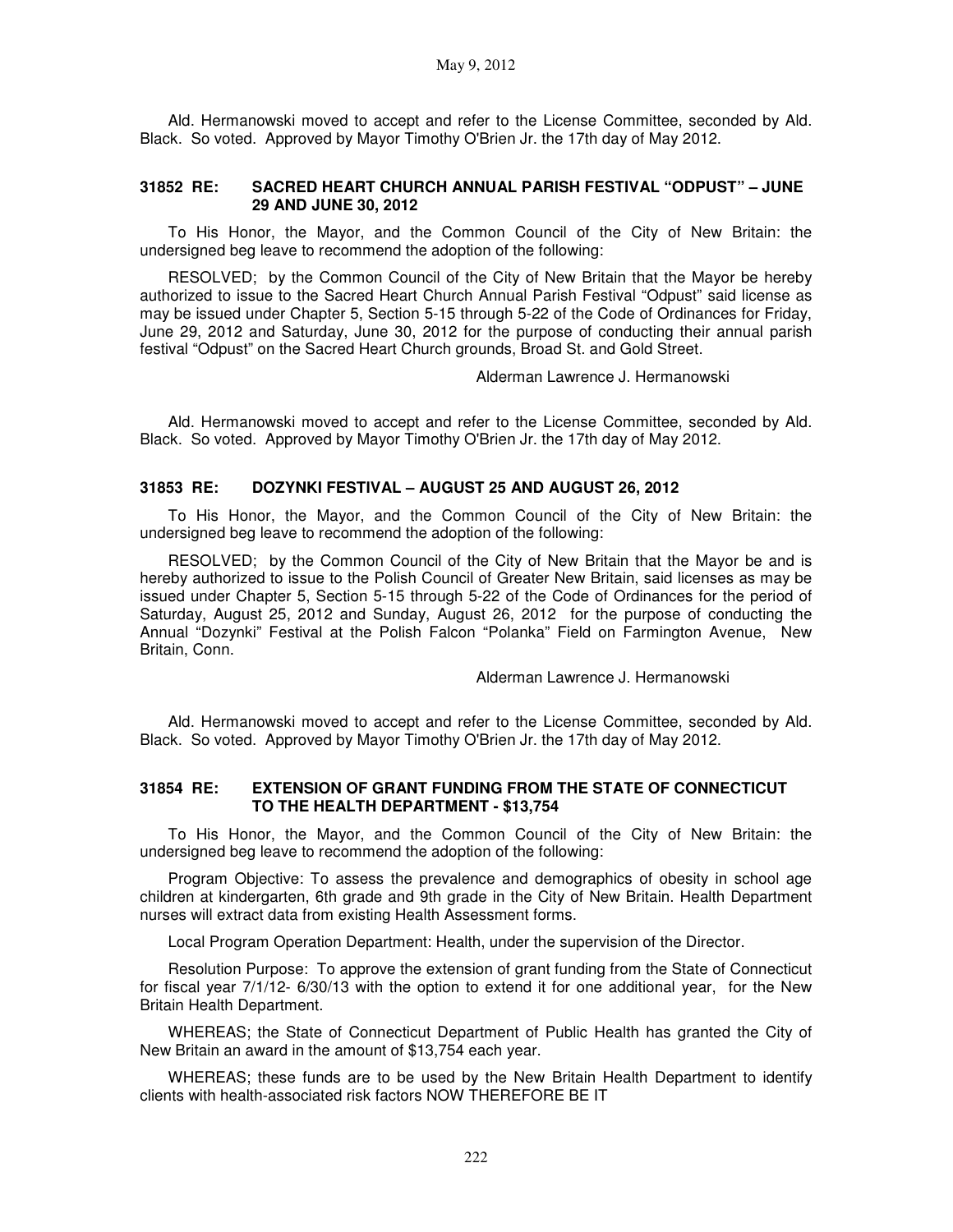RESOLVED, that the Mayor, Timothy O'Brien, be authorized to sign any necessary and appropriate agreements in order to secure the use of such funds. BE IT FURTHER

RESOLVED, that the monies in the amount of \$13,754 be appropriated within a special revenue fund as follows:

| REVENUE:<br>234522XXX-4222 | Revenue - St of CT           | \$13,754     |
|----------------------------|------------------------------|--------------|
| EXPENDITURES:              |                              |              |
| 234522XXX-5124             | <b>Part Time Salaries</b>    | 9,800<br>SS. |
| 234522XXX-5231             | Medicare                     | 143<br>\$    |
| 234522XXX-5876             | <b>Administrative Fees</b>   | \$<br>800    |
| 234522XXX-5611             | <b>Office Supplies</b>       | \$1,211      |
| 234522XXX-5331             | <b>Professional Services</b> | \$1,800      |
| <b>Total Expenditures</b>  |                              | \$13,754     |

Alderman Adam Platosz Alderman David Defronzo

Ald. Platosz moved to accept and adopt, seconded by Ald. DeFronzo. So voted. Approved by Mayor Timothy O'Brien Jr. the 17th day of May 2012.

### **31855 RE: PROPOSED AMENDMENT TO THE ORDINANCES ADDING SEC. 2-802 – TERM OF OFFICE FOR DEPARTMENT HEAD**

PROPOSED ORDINANCE IS ON FILE IN THE TOWN CLERK'S OFFICE

Alderman Michael W. Trueworthy

Ald. Trueworthy moved to accept and refer to the Committee on Planning, Zoning and Housing, seconded by Ald. DeFronzo. So voted. Approved by Mayor Timothy O'Brien Jr. the 17th day of May 2012.

### **31856 RE: 2012 ANNUAL CONSOLIDATED PLAN – CDBG PROGRAM FUNDS, HOME PROGRAM FUNDS, ESG PROGRAM FUNDS**

To His Honor, the Mayor, and the Common Council of the City of New Britain: the undersigned beg leave to recommend the adoption of the following:

WHEREAS, the City of New Britain is scheduled to receive funds from the U. S. Department of Housing & Urban Development for Fiscal Year 2012 in the amount of \$1,512,148 under the Community Development Block Grant (CDBG) Program, \$494,685 under the HOME Program, and \$148,658 under the Emergency Solutions Grant (ESG) Program, and

WHEREAS, also during Fiscal Year 2012 the City anticipates receiving CDBG program income of \$588,800 from Revolving Funds through the Neighborhood Preservation Program and \$220,000 through the Business Assistance Program, and HOME program income of \$455,000 through the HOME Rehabilitation Program and \$155,500 through the Homeownership Program which will be used to support new projects under these programs, and

WHEREAS, in order to receive these funds, the City is required to prepare an Annual Plan that is consistent with the 2010-2014 Consolidated Plan for HUD Programs which was adopted by the Common Council of the City of New Britain, and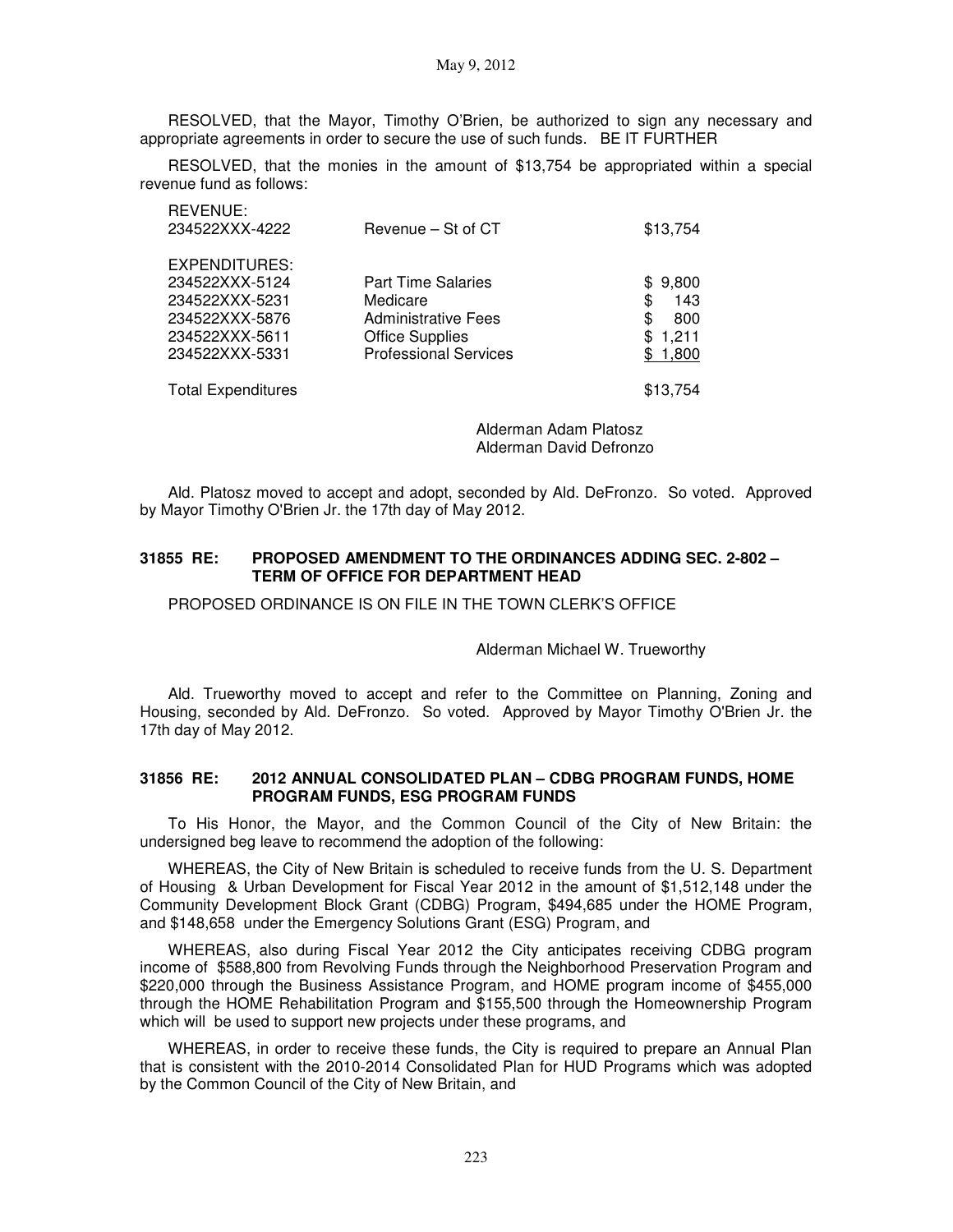WHEREAS, the Common Council has reviewed requests for funding consideration under the CDBG, HOME and ESG Programs, and

WHEREAS, a Public Hearing of the Common Council was held on April 18, 2012, in order to obtain the views of citizens on housing and community development needs and priorities, and to provide citizens an opportunity to comment on the Proposed 2012 Consolidated Plan as prepared by the Commission on Community and Neighborhood Development;

NOW, THEREFORE, BE IT RESOLVED, that the Common Council of the City of New Britain hereby adopts the 2012 Annual Consolidated Plan for HUD Programs, and

BE IT FURTHER RESOLVED, that the Mayor is hereby authorized to submit to the U. S. Department of Housing & Urban Development the 2012 Annual Consolidated Plan for HUD Programs, including certifications and descriptions as required by HUD, said submission to serve as the City's application for CDBG Program funds, HOME Program funds and ESG Program funds, and to execute any agreements, revisions, rescissions or amendments thereto, as necessary for the City's receipt of CDBG, HOME and ESG funds.

### Consolidated Plan for HUD Programs

### 2012 Annual Plan

### Community Development Block Grant Program

| No.                      | Applicant                                                             | <b>Project Title</b>                                                                                    |                | Allocation                 |
|--------------------------|-----------------------------------------------------------------------|---------------------------------------------------------------------------------------------------------|----------------|----------------------------|
| $\overline{c}$           | Dept. of Public Works                                                 | Infrastructure Improvements                                                                             | \$             | 150,000                    |
| 3<br>4                   | Dept. of Public Works<br><b>YMCA</b>                                  | <b>Curb Ramp Construction</b><br>Hart House Improvements & ADA Comp.                                    | \$<br>\$       | 75,000<br>35,000           |
| 5<br>6<br>7              | New Britain Youth Museum<br>OIC<br>Urban Oaks Organic Farm            | Green Lighting at the NB Youth Museum<br>St. Ann School Renovations<br>Teaching Garden and Growing Area | \$<br>\$<br>\$ | 5,918<br>30,000<br>12,350  |
| 8<br>9                   | <b>DMD</b><br><b>DMD</b>                                              | Clean & Lien Program<br>Spot Demolition                                                                 | \$<br>\$       | 20,000<br>143,405          |
| 10<br>13                 | <b>Fire Department</b><br>Rebuilding Together New Britain             | Fire Code Enforcement<br><b>Rebuilding Together</b>                                                     | \$<br>\$       | 50,000<br>60,000           |
| 15                       | Polish American Foundation                                            | Preservation of Sloper-Wesoly House                                                                     | \$             | 35,000                     |
|                          |                                                                       | General Management & Administration<br>Contingency                                                      | \$<br>\$       | 302,429<br>147,314         |
| <b>PS-2</b>              | <b>Catholic Charities</b>                                             | <b>Elderly Outreach Counseling Program</b>                                                              | \$             | 15,000                     |
| $PS-3$<br>$PS-4$         | <b>NB Senior Center</b><br><b>RSVP</b>                                | <b>Community Support Worker</b><br>Senior Volunteer Services                                            | \$<br>\$       | 10,000<br>10,000           |
| $PS-5$<br>$PS-7$<br>PS-8 | <b>CW Resources</b><br><b>HRA</b><br>Citizens for Quality Sickle Cell | Homeowner Property Maintenance<br><b>Wellness Resource Center</b><br>Sensitize and Empower              | \$<br>\$<br>\$ | 10,000<br>10,000<br>18,000 |
| PS-9<br><b>PS-11</b>     | <b>Health Department</b><br>YMCA of Southington                       | <b>Healthy Connections Program</b><br>Special Needs Recreation                                          | \$<br>\$       | 10,000<br>5,080            |
| <b>PS-12</b>             | Boys & Girls Club                                                     | Project VIP                                                                                             | \$             | 17,000                     |
| <b>PS-13</b>             | Boys & Girls Club                                                     | Educational & Cultural Enhancement                                                                      | \$             | 25,000                     |
| <b>PS-14</b>             | Boys & Girls Club                                                     | Camp Schade                                                                                             | \$             | 25,000                     |
| <b>PS-15</b>             | Parks & Recreation Dept.                                              | Every Kid Counts After-School Program                                                                   | \$             | 30,000                     |
| <b>PS-16</b>             |                                                                       | GrGr. NB Teen Pregnancy Prevention Educational and Career Components                                    | \$             | 20,000                     |
| <b>PS-17</b>             | <b>YWCA</b>                                                           | <b>STRIVE</b>                                                                                           | \$             | 9,000                      |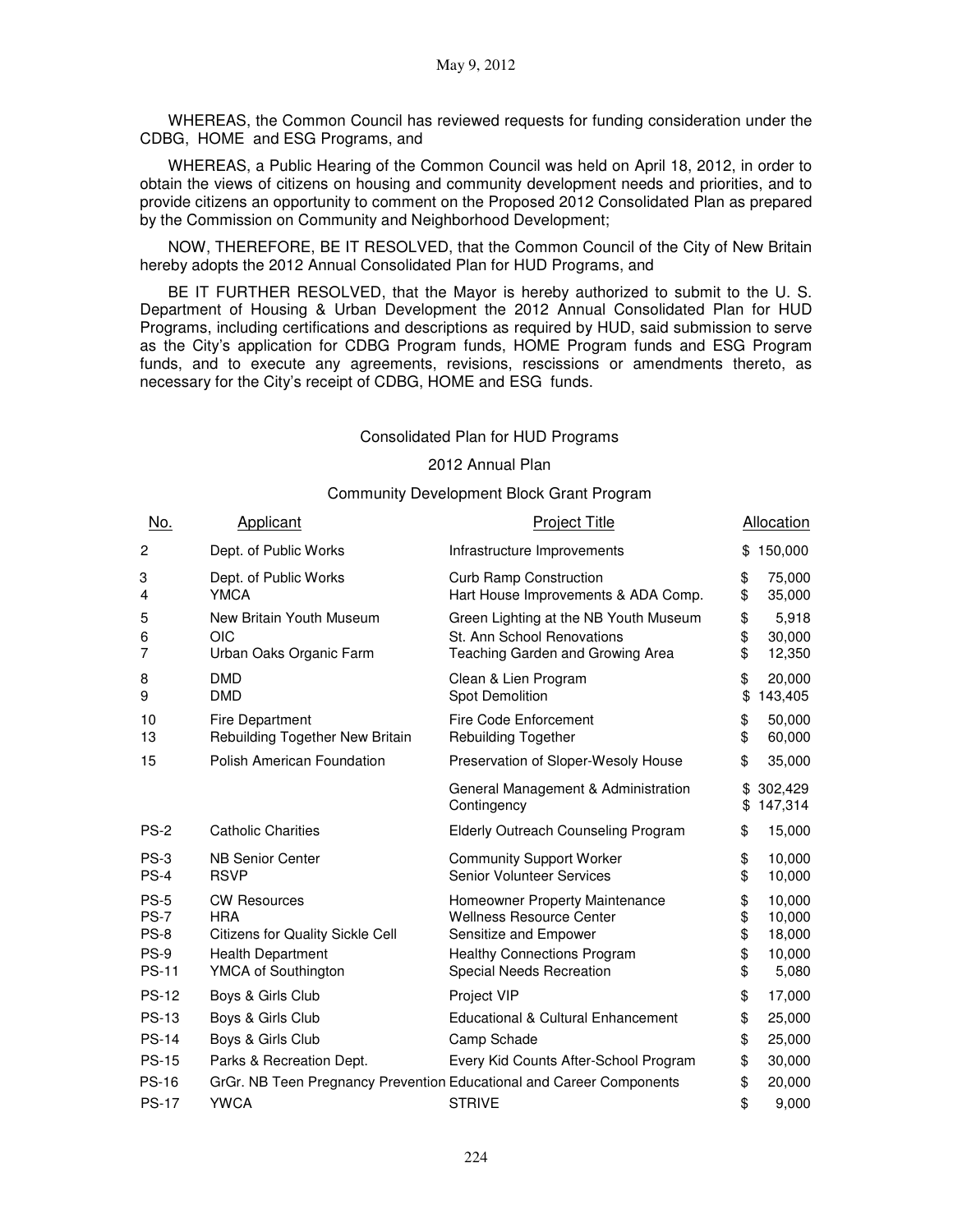| <b>PS-18</b> | <b>PAL</b>                          | Football & Cheerleading                | \$ | 20,000      |
|--------------|-------------------------------------|----------------------------------------|----|-------------|
| <b>PS-19</b> | <b>PAL</b>                          | Summer Youth Program                   | \$ | 19,000      |
| <b>PS-20</b> | Warm the Children                   | Warm the Children                      | \$ | 15,000      |
| <b>PS-21</b> | <b>Consolidated School District</b> | <b>Mentoring for Success</b>           | \$ | 11,600      |
| <b>PS-22</b> | <b>Big Brothers/Big Sisters</b>     | Community-Based Mentoring Program      | \$ | 5,000       |
| <b>PS-23</b> | <b>Prudence Crandall Center</b>     | New Britain Intervention Program       | \$ | 5,000       |
| <b>PS-24</b> | <b>OIC</b>                          | OIC Advocacy Program                   | \$ | 10,000      |
| <b>PS-25</b> | Capital Workforce Partners          | Youth Employment Engagement Specialist | \$ | 10,000      |
| <b>PS-27</b> | <b>YWCA</b>                         | Sexual Assault Crisis Service          | \$ | 13,900      |
| <b>PS-28</b> | Human Rights & Opportunities        | Fair Housing & Equal Opportunity       | \$ | 10,000      |
| <b>PS-30</b> | Urban Oaks Organic Farm             | Support for Low-Income Customers       | \$ | 23,152      |
| <b>PS-31</b> | <b>Literacy Volunteers</b>          | Community Literacy Tutoring            | \$ | 26,000      |
| <b>PS-32</b> | <b>HRA</b>                          | Polish Outreach                        | \$ | 31,500      |
| <b>PS-33</b> | Spanish Speaking Center             | Gen. Case Management & Nutrition       | -S | 31,500      |
|              |                                     | <b>CDBG Total</b>                      |    | \$1,512,148 |

## HOME Program

| HOME-2 DMD |                             | Homeownership Program                                                     | \$<br>100,230 |
|------------|-----------------------------|---------------------------------------------------------------------------|---------------|
| HOME-3     | HRA                         | Supportive Housing for People with AIDS                                   | \$<br>70.554  |
|            | HOME-4 Habitat for Humanity | Home Ownership Program                                                    | \$<br>100,000 |
| HOME-5     | DMD.                        | New Construction                                                          | \$<br>100,230 |
|            |                             | Community Housing Development Organizations (CHDO) Reserve - 15% of Total | \$<br>74.203  |
|            |                             | <b>HOME Administration</b>                                                | 49,468        |
|            |                             | <b>HOME Total</b>                                                         | 494.685       |

## ESG Program

| ESG-1     | <b>Friendship Service Center</b>      | Emergency Shelter/Overflow and Soup Kitchen | \$<br>45,000  |
|-----------|---------------------------------------|---------------------------------------------|---------------|
|           | <b>ESG-2</b> Prudence Crandall Center | <b>Emergency Shelter</b>                    | \$<br>15,000  |
| ESG-3 HRA |                                       | Eviction & Homeless Prevention Mediation    | \$<br>67,509  |
|           | ESG-5 Coram Deo, Inc.                 | Case Management                             | \$<br>10,000  |
|           |                                       | <b>Administrative Costs</b>                 | 11,149        |
|           |                                       | <b>Total Supplemental Allocation</b>        | \$<br>148,658 |

Alderman Carlo Carlozzi, Jr. Alderman Lawrence J. Hermanowski Alderwoman Eva Magnuszewski

Ald. Trueworthy moved to accept and adopt, seconded by Ald. Hermanowski. So voted. Approved by Mayor Timothy O'Brien Jr. the 15th day of May 2012.

Ald. Freeman was excused for the evening at 8:30 p.m.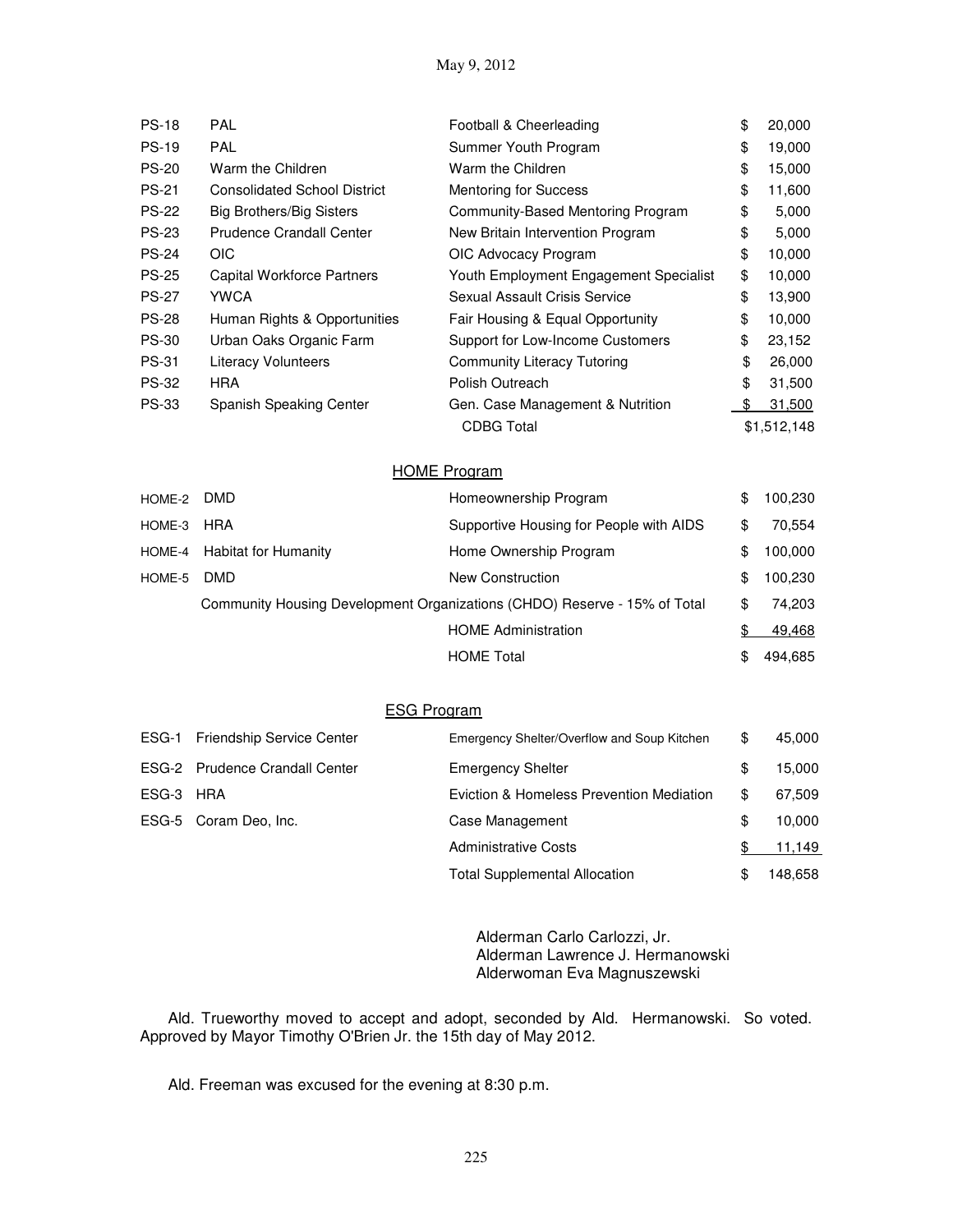### **31857 RE: AMENDMENT TO 2011 CONSOLIDATED PLAN FOR ALLOCATION OF SUPPLEMENTAL ESG FUNDS**

To His Honor, the Mayor, and the Common Council of the City of New Britain: The undersigned beg leave to recommend the adoption of the following:

WHEREAS, the Common Council adopted a Resolution Re: 2011 Annual Consolidated Plan for HUD Programs, on July 13, 2011, which included allocations of Emergency Shelter Grant funds in the amount of \$83,116, as well as a supplemental allocation of \$32,666 that had been added when HUD made significant changes to the Program, including changing the name of the Program to the Emergency Solutions Grant and shifting focus on prevention activities, and

WHEREAS, on November 15, 2011, HUD provided notice increasing the supplemental allocation by \$14,087, and

WHEREAS, in order to receive these funds, the City must submit a substantial amendment to the 2011 Annual Consolidated Plan, and

WHEREAS, consistent with the new regulations of the Emergency Solutions Grant, the Commission on Community and Neighborhood Development approved Substantial Amendment No. 1 to the 2011 Annual Consolidated Plan as follows:

| Administration                  | \$ 3.951 |
|---------------------------------|----------|
| Continuum of Care Prevention    |          |
| and Rapid Re-Housing Activities | \$10.136 |

and

WHEREAS, the Amendment was made available for public review and comment;

NOW, THEREFORE, BE IT RESOLVED, that the Common Council of the City of New Britain adopts the ESG Substantial Amendment No. 1 to the City of New Britain's 2011 Annual Consolidated Plan, and

BE IT FURTHER RESOLVED, that the Mayor is hereby authorized to submit to the U. S. Department of Housing and Urban Development this Substantial Amendment No. 1 to the City of New Britain's 2011 Annual Consolidated Plan, as required by HUD, and to execute any agreements, revisions, rescissions or amendments thereto, as necessary for the City's receipt of the ESG funds.

> Alderman Carlo Carlozzi, Jr. Alderman Lawrence J. Hermanowski Alderwoman Eva Magnuszewski

Ald. Hermanowski moved to accept and adopt, seconded by Ald. Magnuszewski. So voted. Approved by Mayor Timothy O'Brien Jr. the 15th day of May 2012.

### **31858 RE: 2012 NEIGHBORHOOD ASSISTANCE ACT PROGRAM**

To His Honor, the Mayor, and the Common Council of the City of New Britain: the undersigned beg leave to recommend the adoption of the following:

WHEREAS, under authorization of Chapter 228a of the Connecticut Statutes, the Neighborhood Assistance Act provides tax credits for business firms that contribute financially to community programs that have received both municipal and State of Connecticut Department of Revenue Services approval, and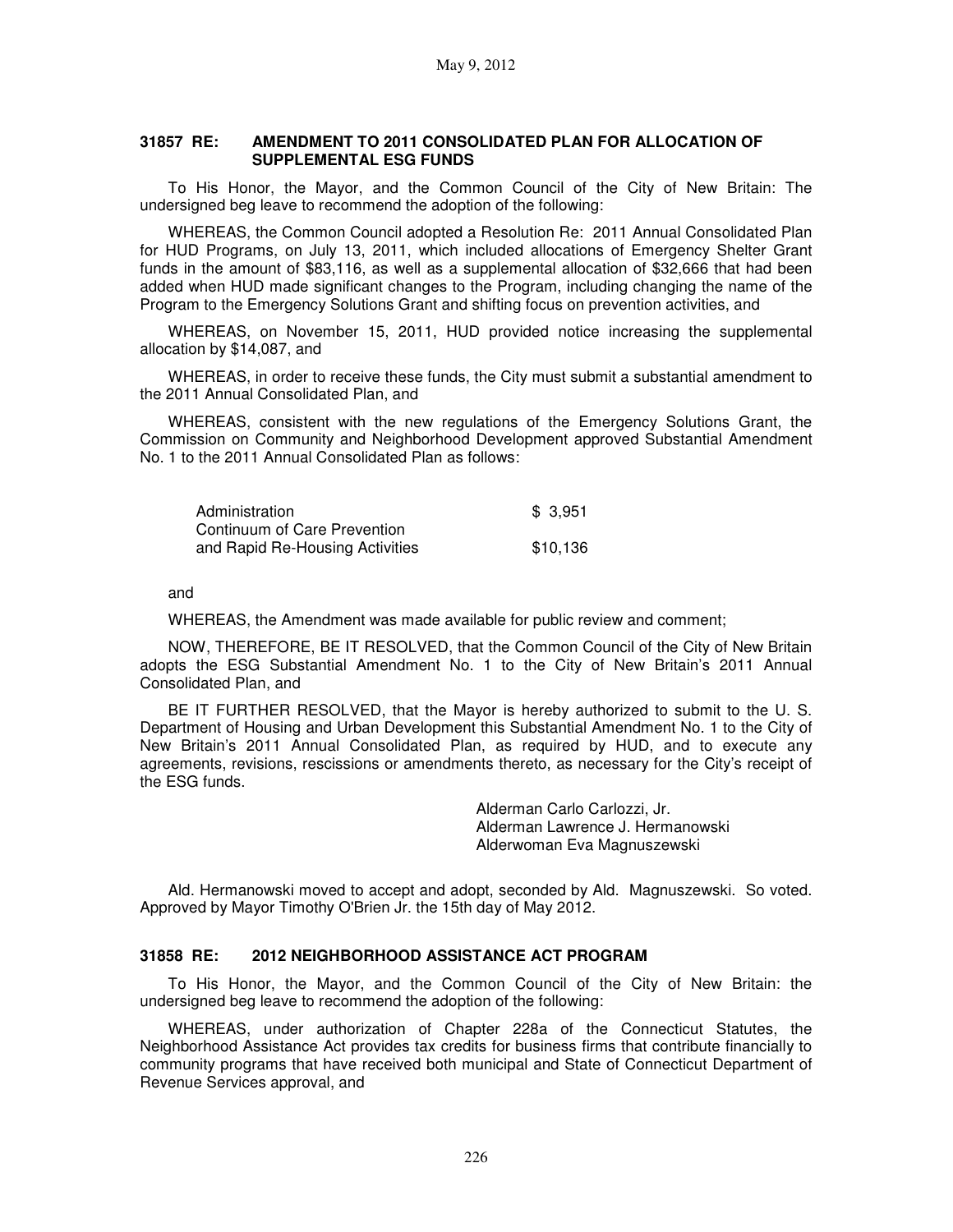May 9, 2012

WHEREAS, any municipality wanting to obtain benefits under the provisions of this Act must hold a Public Hearing and submit to the State of Connecticut Department of Revenue Services a list of community programs, approved by the local legislative body, which are eligible for investment by business firms, and

WHEREAS, a Public Hearing of the Common Council of the City of New Britain was scheduled to be held on May 9, 2012, on the subject of the Neighborhood Assistance Act Program;

NOW, THEREFORE, BE IT RESOLVED, that the Common Council of the City of New Britain hereby approves the Neighborhood Assistance Act Program 2012 Proposal List, and

BE IT FURTHER RESOLVED, that the Common Council authorizes the Mayor to submit the approved program proposals to the State of Connecticut Department of Revenue Services and the Department of Municipal Development to administer the Neighborhood Assistance Act Program in accordance with the statutory requirements.

> Alderman Carlo Carlozzi, Jr. Alderman Lawrence J. Hermanowski Alderwoman Eva Magnuszewski

Ald. Trueworthy moved to accept and adopt, seconded by Ald. Hermanowski. So voted. Approved by Mayor Timothy O'Brien Jr. the 15th day of May 2012.

### **31859 RE: AUTHORIZING THE MAYOR TO RETAIN AN INDEPENDENT AUDITOR TO EXAMINE THE FINANCIAL RECORDS OF THE CONSOLIDATED SCHOOL DISTRICT FOR THE CURRENT AND PRECEDING FISCAL YEARS**

To His Honor, the Mayor, and the Common Council of the City of New Britain: the undersigned beg leave to recommend the adoption of the following:

WHEREAS, a significant portion of the City of New Britain's operational budget is allocated to the Consolidated School District; and

WHEREAS, the City of New Britain through the Office of Mayor recently retained an independent auditor to examine the City's financial records; and

WHEREAS, the City of New Britain is hopeful that an independent audit of the Consolidated School District's financial records will result in the identification of certain information which will result in savings in the long run; now, therefore, be it

RESOLVED, that the Common Council authorize Mayor Timothy E. O'Brien, Jr. to retain an independent auditor for an amount not to exceed \$ 25,000 to examine the financial records of the Consolidated School District for the current and preceding fiscal years.

Alderman Lawrence J. Hermanowski

Ald. Hermanowski moved to accept and adopt, seconded by Ald. Bielinski. So voted. Approved by Mayor Timothy O'Brien Jr. the 17th day of May 2012.

### **31860 RE: AUTHORIZING THE MAYOR TO NEGOTIATE THE TERMS OF AND EXECUTE AMENDMENT NO. 1 TO THE CITY'S CONTRACT WITH DOWNES CONSTRUCTION COMPANY, LLC FOR THE CONSTRUCTION OF THE POLICE STATION HEADQUARTERS**